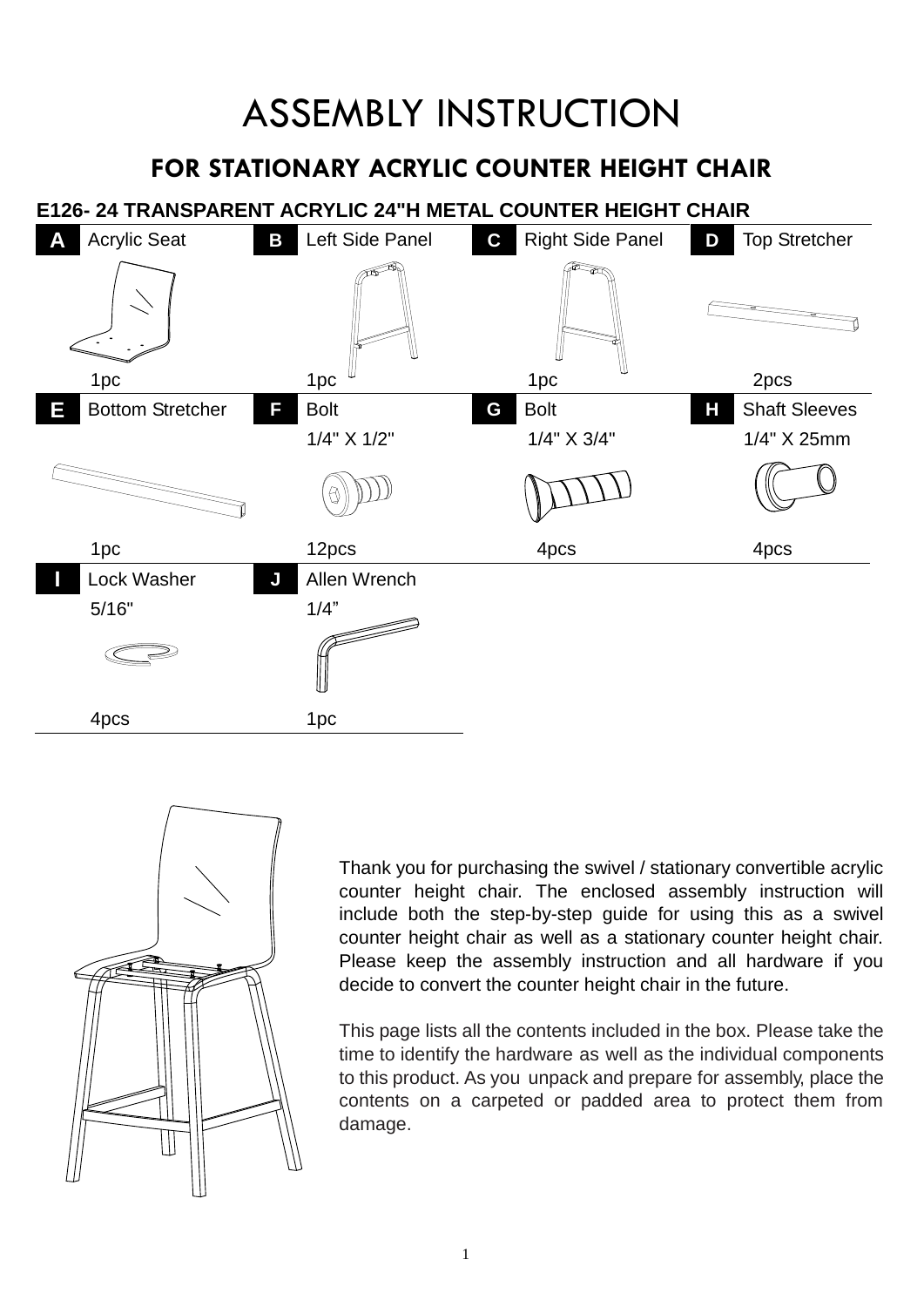Attach left side panel (B) to two top stretchers (D), bottom stretcher (E) and right side panel (C) together using bolt (F) and allen wrench (J) as shown.

 **1**



2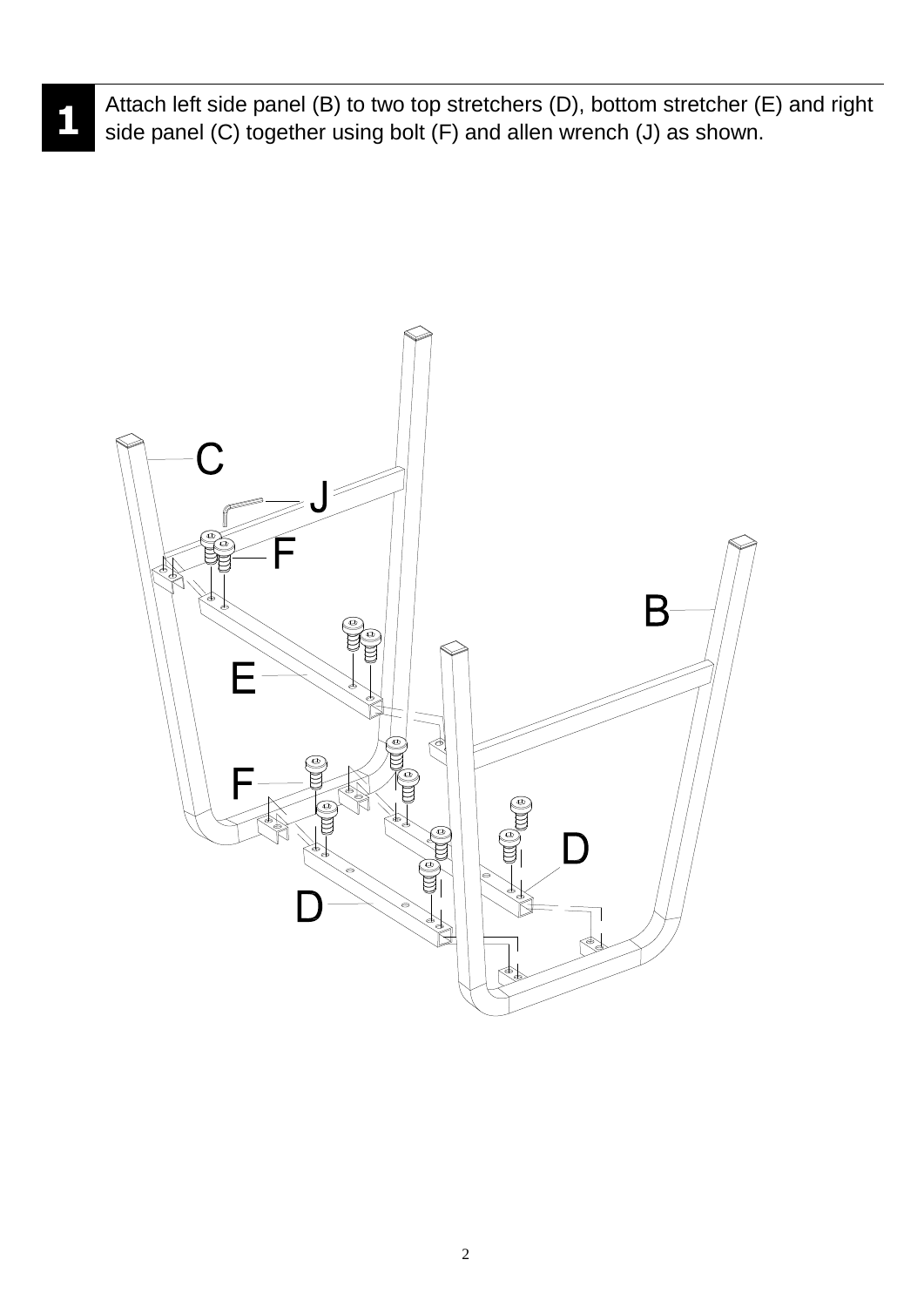Attach acrylic seat (A) to assembled metal base by using bolt (G), lock washer (I), shaft sleeves (H) and allen wrench (J) as shown and tighten it.



#### **Cleaning & Care**

**2**

Treat surface with care. Surface is resistant to scratches but is not scratch resistant. Clean surfaces with a dry or damp soft cloth. Do not use abrasive cleaners. Hardware may loosen over time. Periodically check that all connections are tight.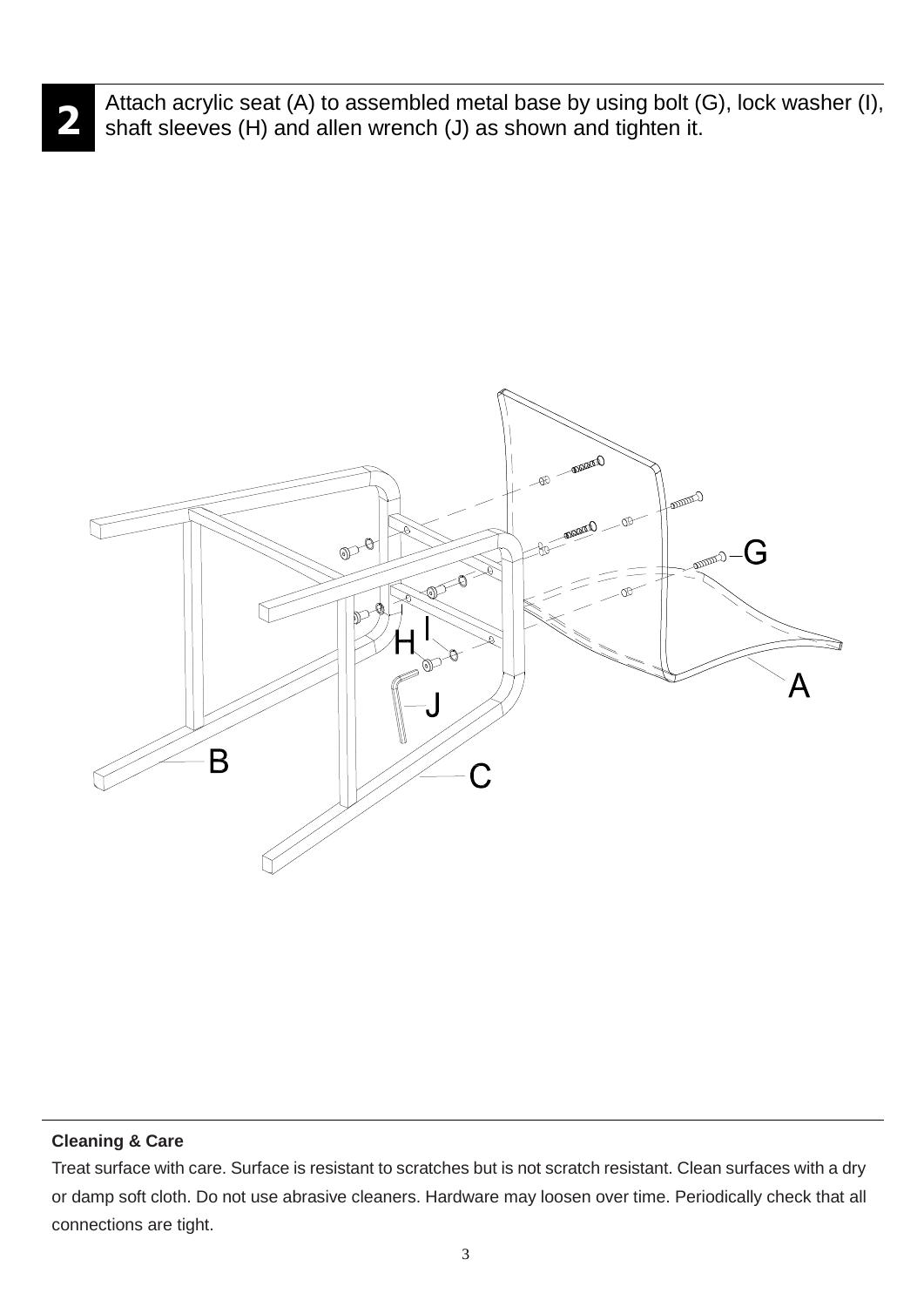# ASSEMBLY INSTRUCTION

## **FOR SWIVEL ACRYLIC COUNTER HEIGHT CHAIR**





Thank you for purchasing the swivel / stationary convertible acrylic counter height chair. The enclosed assembly instruction will include both the step-by-step guide for using this as a swivel counter height chair as well as a stationary counter height chair. Please keep the assembly instruction and all hardware if you decide to convert the counter height chair in the future.

This page lists all the contents included in the box. Please take the time to identify the hardware as well as the individual components to this product. As you unpack and prepare for assembly, place the contents on a carpeted or padded area to protect them from damage.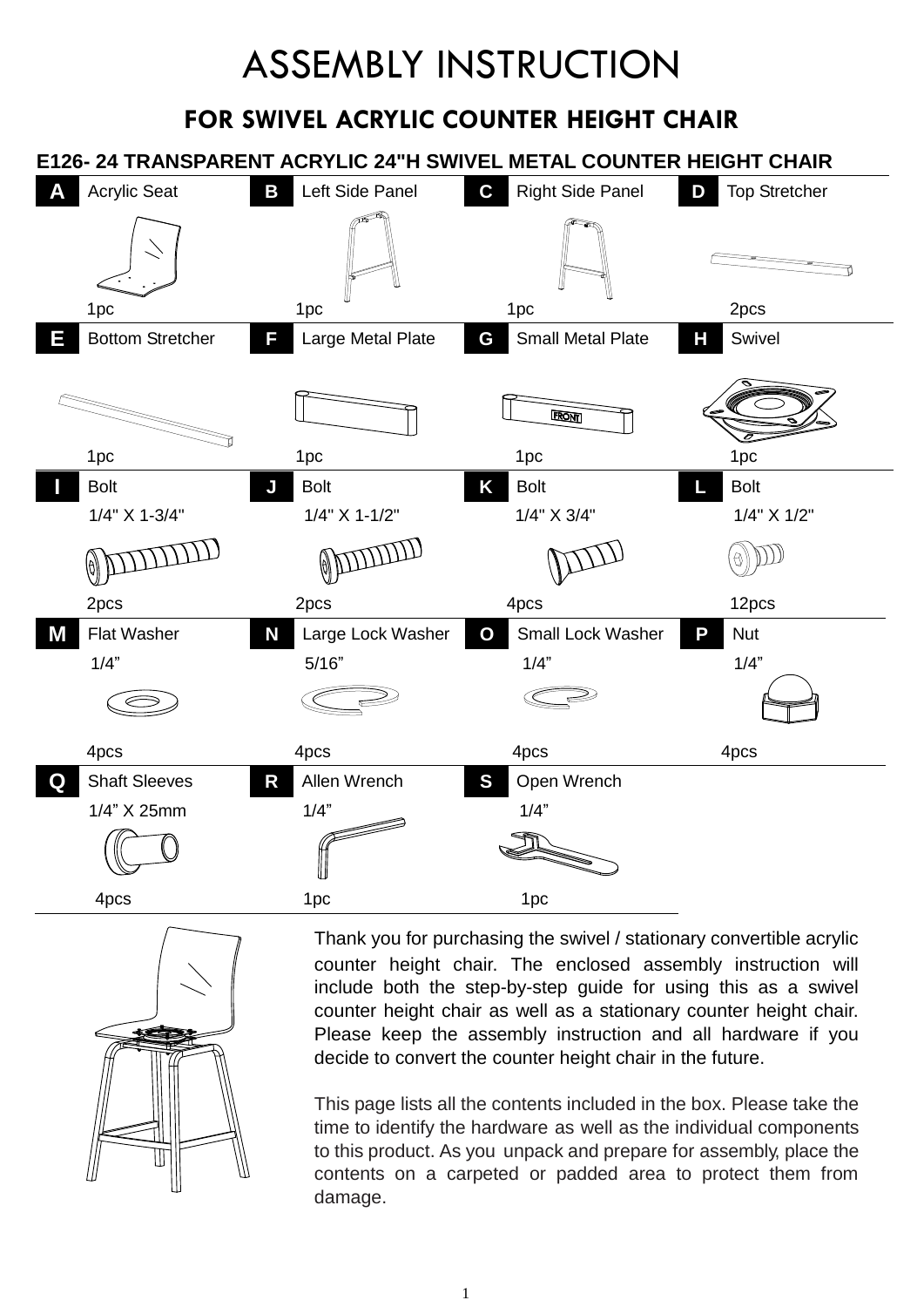

Attach left side panel (B) to two top stretchers (D), bottom stretcher (E) and right side panel (C) together using bolt (L) and allen wrench (R) as shown.

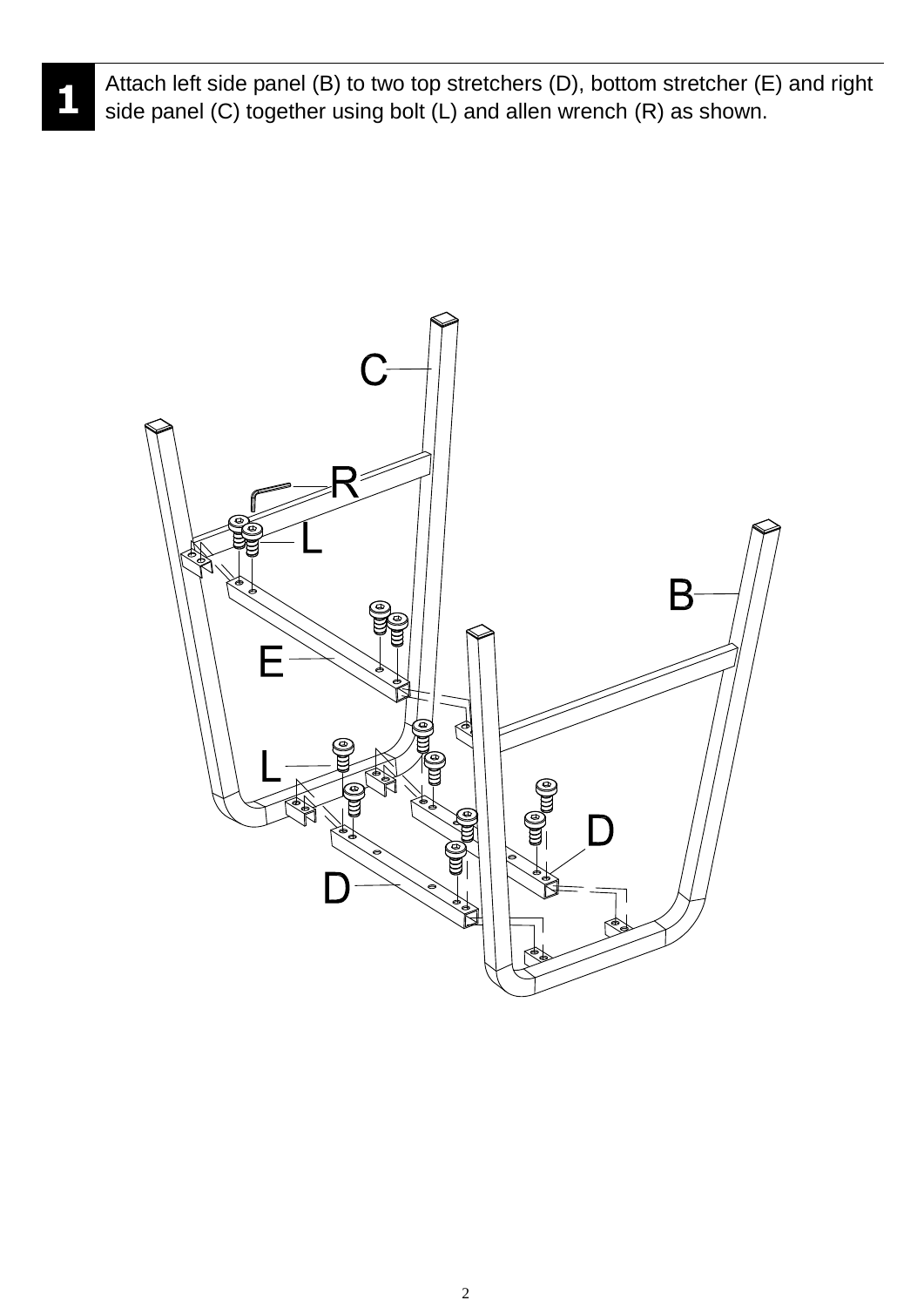Insert bolt (J) into swivel (H), small metal plate (G), assembled metal base, large lock washer (N) and shaft sleeves (Q), then use allen wrench (R) to fasten bolt (J) and shaft sleeves (Q) as shown.

 **2**

Insert bolt (I) into swivel (H), large metal plate (F), assembled metal base, large lock washer (N) and shaft sleeves (Q), then use allen wrench (R) to fasten bolt (I) and shaft sleeves (Q) as shown.

**\*\* NOTICE: Small Metal Plate (G) must to be attached to the front hole of assembled metal base \*\***